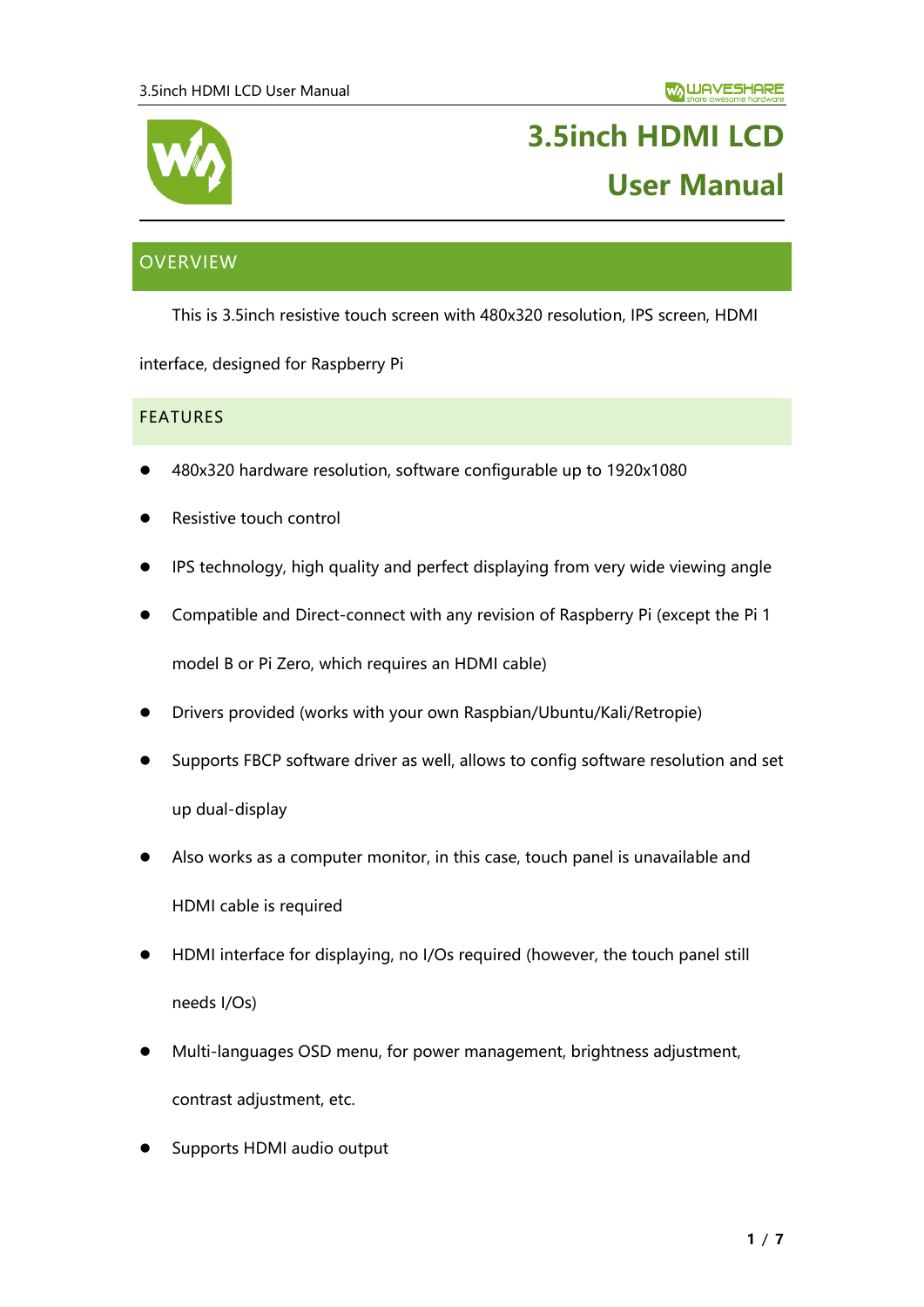# **CONTENT**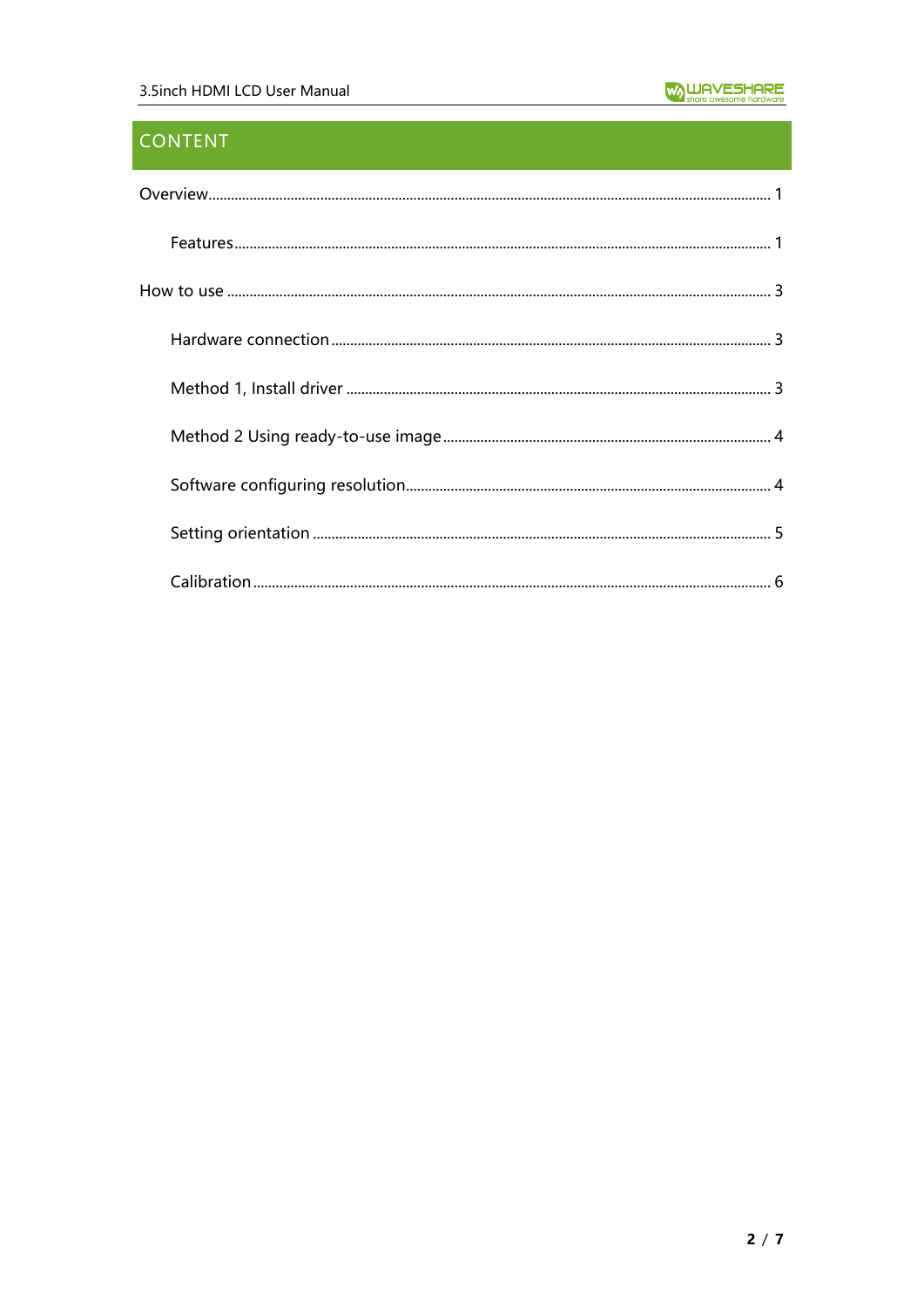# <span id="page-2-0"></span>HOW TO USE

The touch of the LCD can be driven in two ways: Method 1: Install driver manually;

Method 2: Using ready-to-use Image

<span id="page-2-1"></span>HARDWARE CONNECTION

- ⚫ Insert LCD directly to 40PIN header of Raspberry Pi.
- ⚫ Using the HDMI adapter or HDMI cable to connect HDMI interface of LCD to

Raspberry Pi's



## <span id="page-2-2"></span>METHOD 1, INSTALL DRIVER

- 1. Download lasted OS<sup>1</sup> image from [Raspberry Pi website.](https://www.raspberrypi.org/downloads/)
- 2. Extract image from ZIP archive and write it to SD card
- 3. After writing, modify the config.txt file which is located at root directory (BOOT) of

SD card. Append these statements to the end of config.txt file

<sup>&</sup>lt;sup>1</sup> This instruction is based on Raspbian OS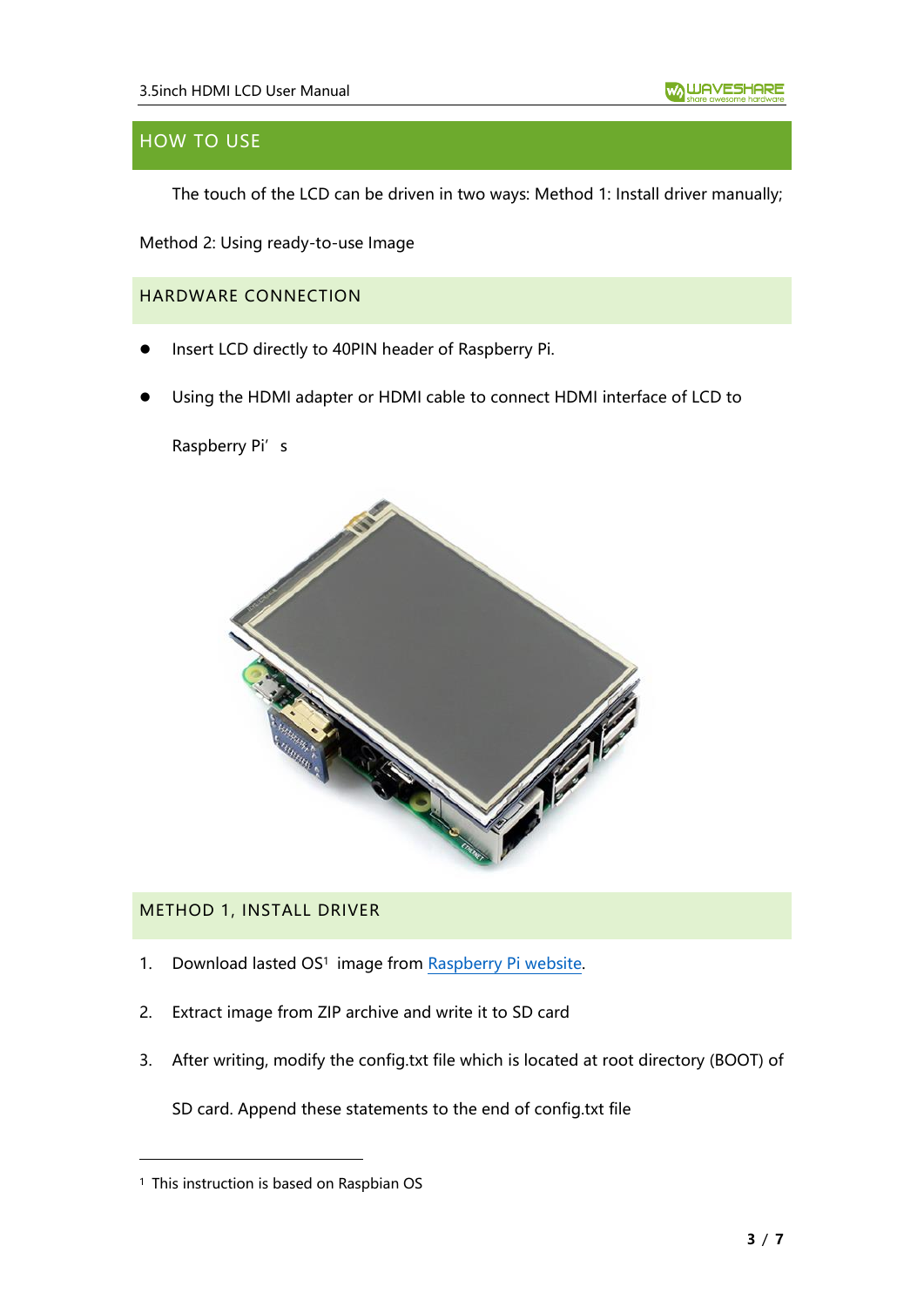max usb current=1

hdmi\_group=2

hdmi mode=87

hdmi\_cvt 800 480 60 6 0 0 0

- hdmi drive=2
- 4. Insert SD card to Raspberry Pi and power it on.
- 5. Connect to network, open terminal to download and install driver.

git clone https://github.com/waveshare/LCD-show.git

cd LCD-show/

#Choose one command to execute.

sudo ./LCD35-HDMI-480x320-show

sudo ./LCD35-HDMI-800x480-show

6. Waiting for rebooting

## <span id="page-3-0"></span>METHOD 2 USING READY-TO-USE IMAGE

1. Download image we provided on wiki

- Raspbian for [3.5inch HDMI LCD](https://drive.google.com/open?id=1wf51CQa4ihRm3DkmnKhJW4UL28oozl29)

- 2. Extract the image file and write to SD card
- 3. Insert the SD card to Raspberry Pi and power on.

## <span id="page-3-1"></span>SOFTWARE CONFIGURING RESOLUTION

The hardware resolution of 3.5inch HDMI LCD, it can also support software

configuring resolution. As we test in Raspbian with Raspberry Pi, the LCD supports

480×320 800×480 800×600 1024×768 1152×864 1280×720 1280×768 1280×800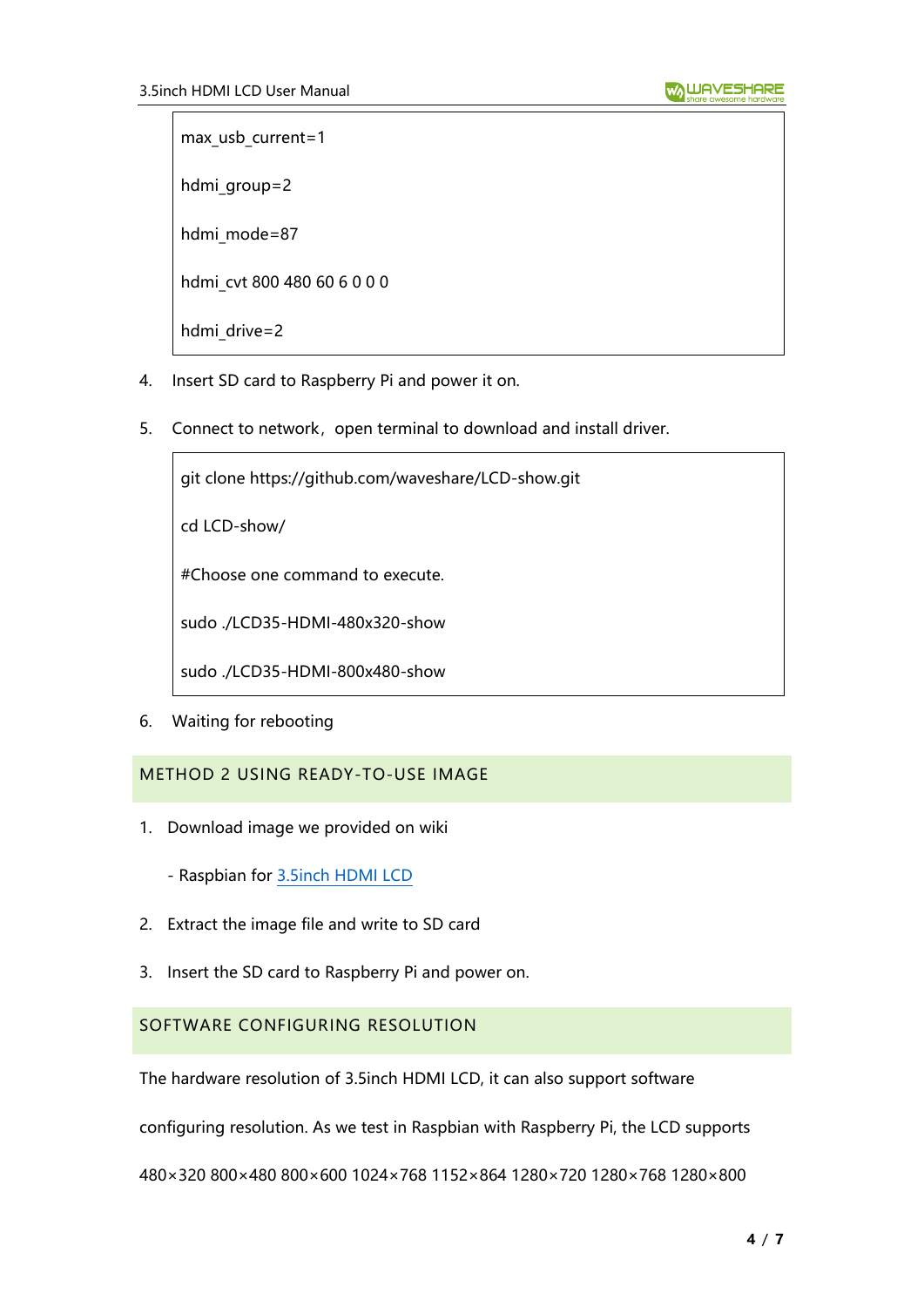1280×960 1280×1024 1360×768 1366×768 1440×900 1600×900 1600×1024

1680×1050.

To configure the resolution, you can modify the config.txt

# Enable audio (loads snd\_bcm2835) dtparan=audio=on hdai\_group=2  $hdni\_node=1$ hdai node=87 hdmi\_cvt 480 320 60 6 0 0 0 dtoverlay=ads7846, cs=1, penirq=25, penirq\_pull=2, speed=50000, keep\_vref\_or= 0, svapxy=0, pmax=255, xohms=150, xmin=200, xmax=3900, ymin=200, ymax=3900 hdmi\_drive=1

Change the parameters of hdmi\_cvt, for example, change to 800x480



Save and reboot.

【Note】Because the LCD is only 3.5inch, we recommend you to use 480x320 or

800x480 resolution setting.

#### <span id="page-4-0"></span>SETTING ORIENTATION

After installing driver, you can set the orientation as below

| cd LCD-show/ |
|--------------|
|--------------|

#Choose one command to execute

sudo ./LCD35-HDMI-480x320-show X

sudo ./LCD35-HDMI-800x480-show X

【Note】X can be 0, 90, 180 or 270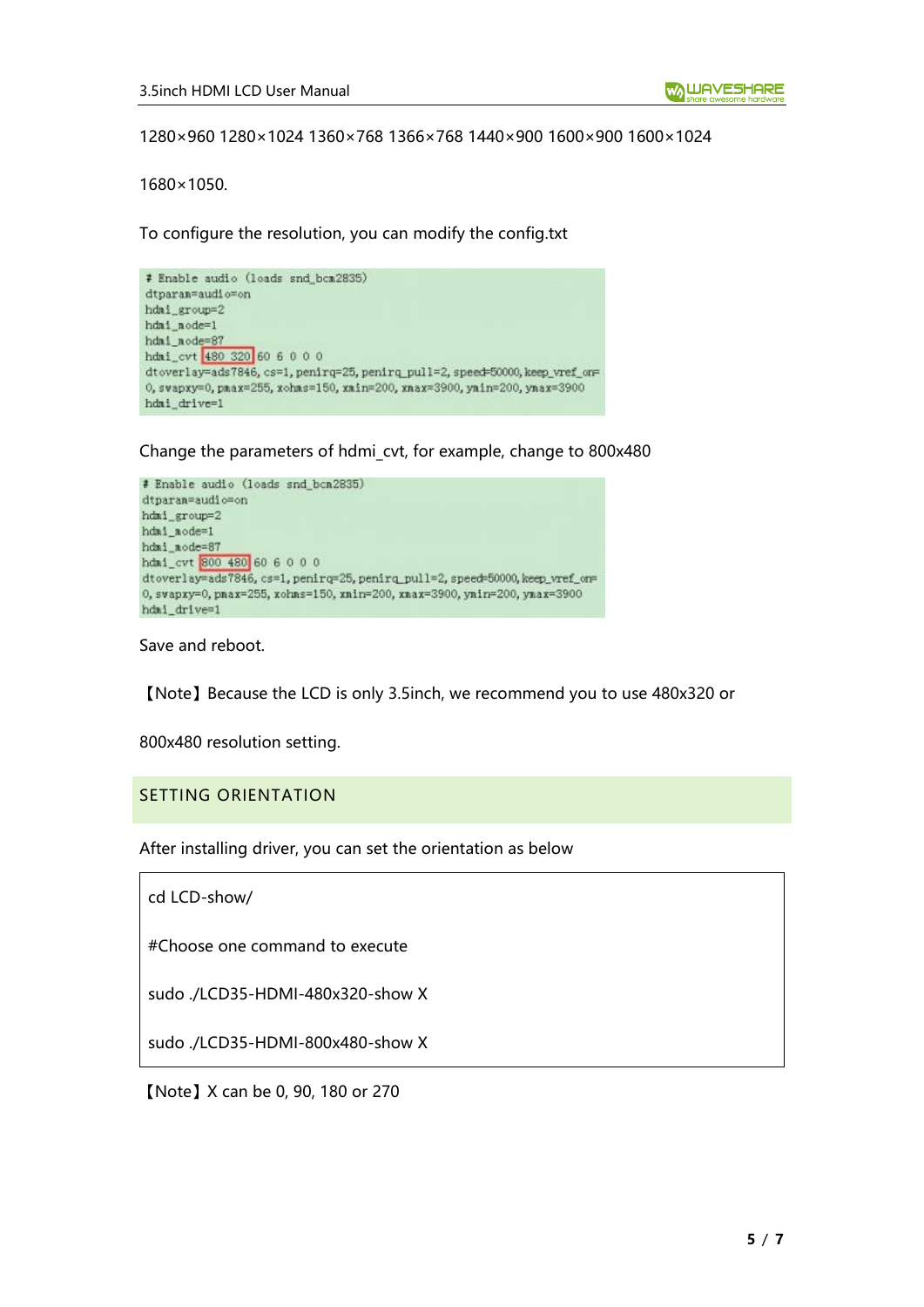## <span id="page-5-0"></span>CALIBRATION

If the touch of RPi LCD is not calibrated, you can calibrate the touch screen.

1. Copy and install calibrator tool

cp LCD-show/xinput-calibrator\_0.7.5-1\_armhf.deb ~/

sudo dpkg -i -B xinput-calibrator 0.7.5-1 armhf.deb

2. Install X service

```
sudo apt-get install xserver-xorg-input-evdev
sudo cp -rf /usr/share/X11/xorg.conf.d/10-evdev.conf /usr/share/X11/xorg.conf.d/45-evdev.conf
sudo reboot
```
3. Running calibrator and finish calibration

DISPLAY=:0.0 xinput\_calibrator

4. Saving the calibration data to 99-clibration.conf file

sudo mkdir /etc/X11/xorg.conf.d

sudo nano /etc/X11/xorg.conf.d./99-calibration.conf

The calibration data looks like;

```
Section "InputClass"
       Identifier
                       "calibration"
       MatchProduct
                       "ADS7846 Touchscreen"
                              "208 3905 288 3910"
        Option "Calibration"
        Option "SwapAxes"
                               "0"EndSection
```